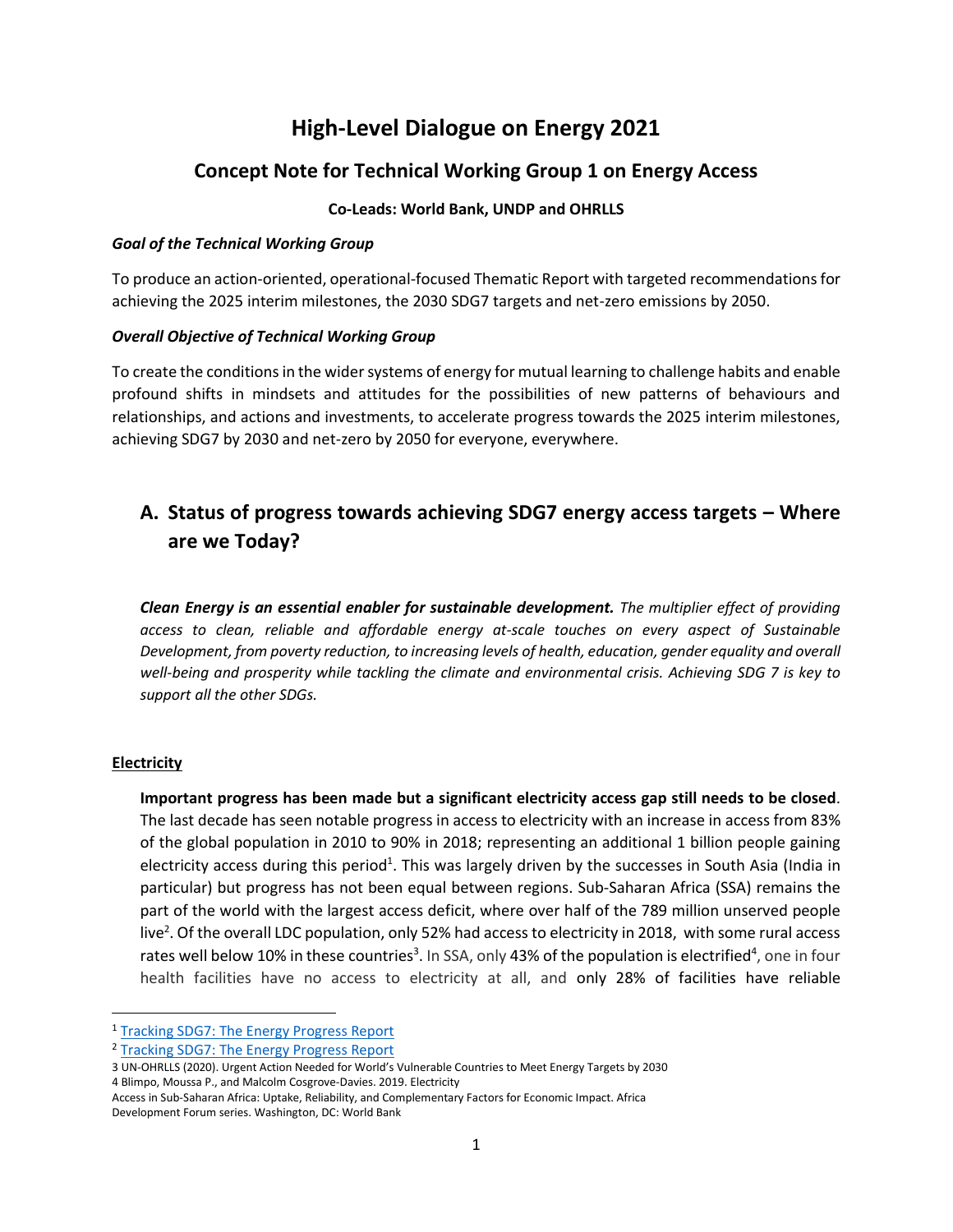electricity<sup>5</sup>. Two-thirds of schools do not have reliable electricity either and distance learning remains a distant aspiration<sup>6</sup>. Displaced population are significantly exposed, with over 90% lacking sufficient access to electricity<sup>7</sup>.

An important urban-rural divide remains, with the world's rural areas continuing to have lower levels of access to electricity (80%, with 668 million people unserved) than urban areas (97%; 121 million people unserved)<sup>8</sup>. The progress made is also often offset by demographic growth and if current trends continue, without a significant scale up of actions, there will still be about 600 million people without access by 2030, mostly concentrated in SSA.

**There is a stark difference between the level of overall electricity consumption and household appliances between regions.** High income countries have between 15-40 appliances, compared to 3- 10 appliances for the average household in India and 2-5 appliances for households in most part of rural Africa<sup>9</sup>. Household appliances, such as refrigerators, mobile phones, and fans can have a widerange of positive impacts in terms of livelihood, health and education. Lack of access to cooling puts 1.2 billion people, across 54 high impact countries at risk<sup>10</sup>, while energy poverty remains a challenge even in the European Union (EU), where 6.9% of the population reported that they could not afford to heat their homes sufficiently $^{11}$ .

**Access to electricity services is critical for health and human development and economic growth.**  However, electrification programs do not automatically translate into higher levels of human development and economic growth. The absence of integration with productive use programs and support for small business development may hinder such development in combination with barriers created by the absence of reliability and quality of electricity services. In addition, energy policies, programs and projects often remain gender-neutral<sup>12</sup>. The benefits of energy access are not equitably distributed between gender the energy needs of women may differ to men as a result of pre-existing social expectations and entrenched inequalities $^{13}$ .

**All market segments of the energy sector have been adversely impacted by the economic downturn following the outbreak of the COVID-19 pandemic.** Value chains have been disrupted by the outbreak itself, liquidity constraints have emerged that stifled grid and distributed renewable energy investments, new connections and existing operations of utilities and private operators. In particular COVID-19 has exacerbated the fragility of the nascent off-grid solar sector, which at the beginning of 2020 had grown into a USD 1.75 billion market serving 420 million users<sup>14</sup>, forcing almost one third of the market into business closure<sup>15</sup>. Women entrepreneurs may have been particularly affected by the

<sup>5</sup> WHO (2015). Access to modern energy services for health facilities in resource-constrained se ings: a review of status, signi- cance, challenges and measurement. Switzerland.

<sup>&</sup>lt;sup>6</sup> World Bank & SEforAll (2020)[. Energy access takes center stage in fighting COVID-19 \(Coronavirus\) and powering recovery in Africa.](https://www.worldbank.org/en/news/opinion/2020/04/22/energy-access-critical-to-overcoming-covid-19-in-africa)

<sup>7</sup> NORCAP, BCG (2020). EmPowering Africa's Most Vulnerable.

<sup>&</sup>lt;sup>8</sup> [Tracking SDG7: The Energy Progress Report](https://trackingsdg7.esmap.org/)

<sup>9</sup> Energy for Access Coalition (2019). The State of the Off-Grid Appliance Market.

<sup>10</sup> SEforALL (2020). Chilling Prospects.

<sup>11</sup> [Europan Commission \(2020\). Energy Poverty](https://ec.europa.eu/energy/topics/markets-and-consumers/energy-consumer-rights/energy-poverty_en)

<sup>&</sup>lt;sup>12</sup> ENERGIA (2019). Gender in the transition to sustainable energy for all: From evidence to inclusive policies

<sup>&</sup>lt;sup>13</sup> ENERGIA (2020). Policy Brief #2 Why energy access and gender equality are inextricably linked

<sup>14</sup>  [Off-Grid Solar Market Trends Report 2020, Lighting Global, GOGLA, ESMAP, Vivid Economics and Open Capital Advisors, February 2020.](https://www.lightingglobal.org/wp-content/uploads/2020/02/14005VIV_OFF-GRID-SOLAR-REPORT-V13-Exec-Sum-AW4vis.pdf)

<sup>15</sup> COVID-19: Energy Access Industry Barometer, Endev, August 2020.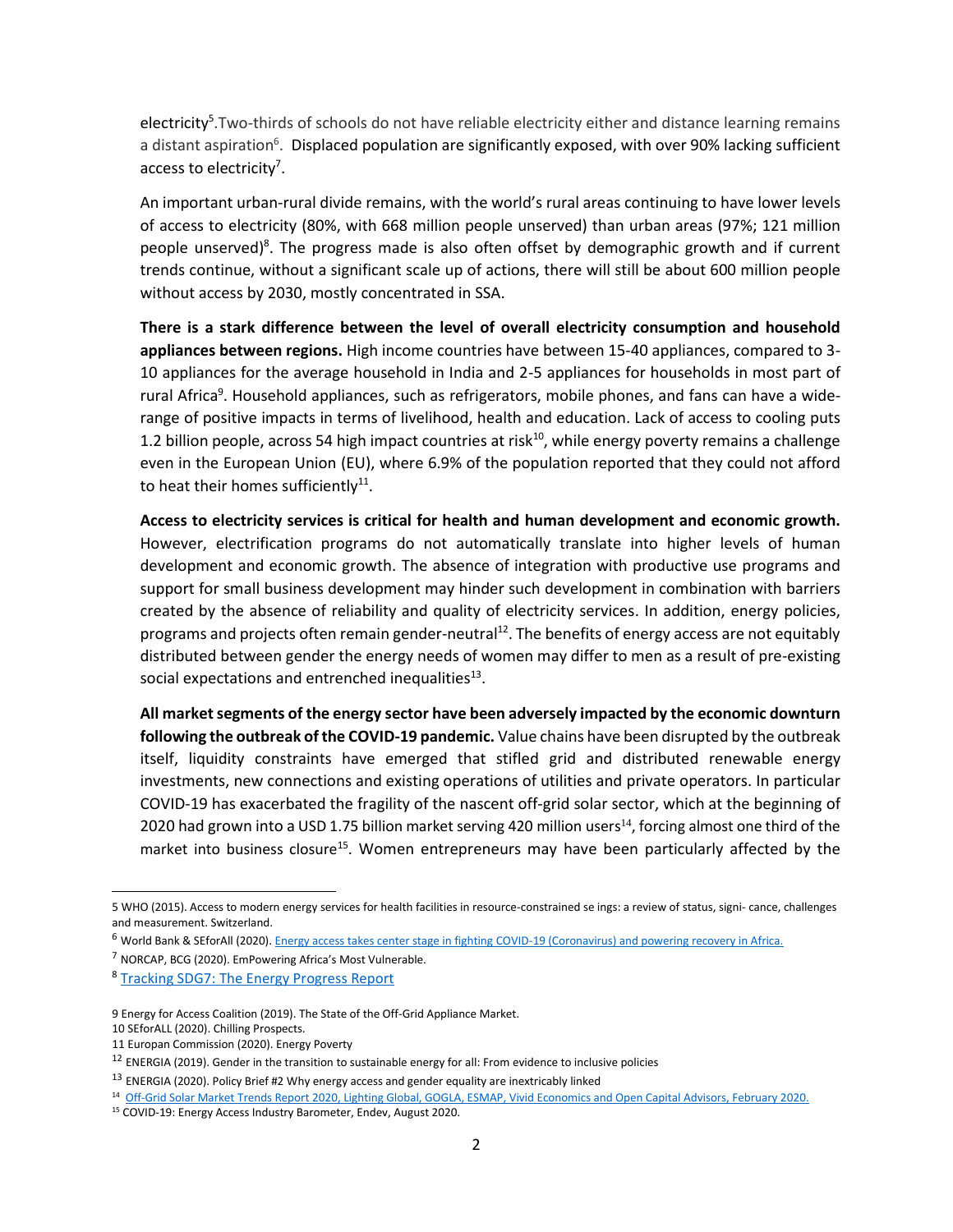pandemic and remain amongst the most vulnerable to the adverse economic impacts. Preliminary findings suggests that the lock-down measures hindered women from reaching out to customers and limited the ability to participate in trainings and capacity building activities. The World Bank (2020) notes that nascent companies operating mini grids in rural locations and providing off-grid solar services to an increasing share of the African population, could face financial hardship or even insolvency. Some of the most vulnerable people and businesses across Africa risk plunging into darkness at a moment when electricity access is vital. Support for these companies will remain vital in the post-Covid era.

The downturn in economic growth has left uncertainty with respect to future demands in the short and medium term. Affordability for the poor and rural communities has further been hampered as a result of the economic downturn, loss of jobs, and uncertainty of future economic activity.

**The public sector will be unable to rapidly scale up electricity access at the same time as improving reliability for existing customers.** Globally, a significant number of grid-connected customers face unreliable services. Utilities in SSA are challenged by poor planning, weak financial positions and struggle to undertake new investments and at the same time service existing debt obligations and meet operating costs. This situation together with increasing fiscal constraints post-COVID hinders a rapid expansion of reliable grid-connected electricity access.

**Grid connected utilities, particularly in SSA, have to date faced challenges in providing services to the most unserved areas.** In many SSA countries, where services are unreliable and large segments of the population remain without access, distribution investments have not kept up with investments in generation, resulting in high losses on the most fragile networks (in some cases as high as 40%) and unreliable and poor quality of services. The high cost of service delivery has required significant capital subsidies combined with ongoing subsidies to cover operating costs. In many countries a sustainable expansion to connect the unserved communities will not be possible by 2030. In other countries such an expansion may not be least cost, and the required subsidies are often unaffordable reducing the ability of utilities to adequately maintain and operate distribution.

**Distributed renewable energy solutions have gained significant ground in the provision of services.** By 2018, the adoption of off-grid energy sources had tripled worldwide from 2010 levels<sup>16</sup>. Solutions for off-grid renewable energy, either via solar photovoltaic (PV) and hybrid mini grids or stand-alone solar systems have become the backbone to closing the energy access gap, driven by three key trends: (i) continued reductions in hardware costs – in solar modules, batteries, energy management systems, meters, etc. and energy efficient appliances; (ii) a digital revolution facilitating geospatial planning, preparation for scaling, marketing, payments and monitoring, as well as new fintech solutions (for example, end-user credit assessments); and (iii) innovation in business models, such as pay-as-you go (PAYG) and third-party ownership for solar home systems, which offer energy-as-a-service, and can remove previously prohibitive up-front costs for households and small businesses<sup>17</sup>. These new business models have also contributed to gender equality in energy access by allowing women the possibility to afford off-grid solar products through flexible financing schemes.

<sup>16</sup> Tracking SDG7: The Energy Progress Report

<sup>17</sup> UNDP & ETH Zurich (2018). Derisking Renewable Energy Investment: Off-Grid Electrification. United Nations Development Programme, New York, NY and ETH Zurich, Energy Politics Group, Zurich, Switzerland.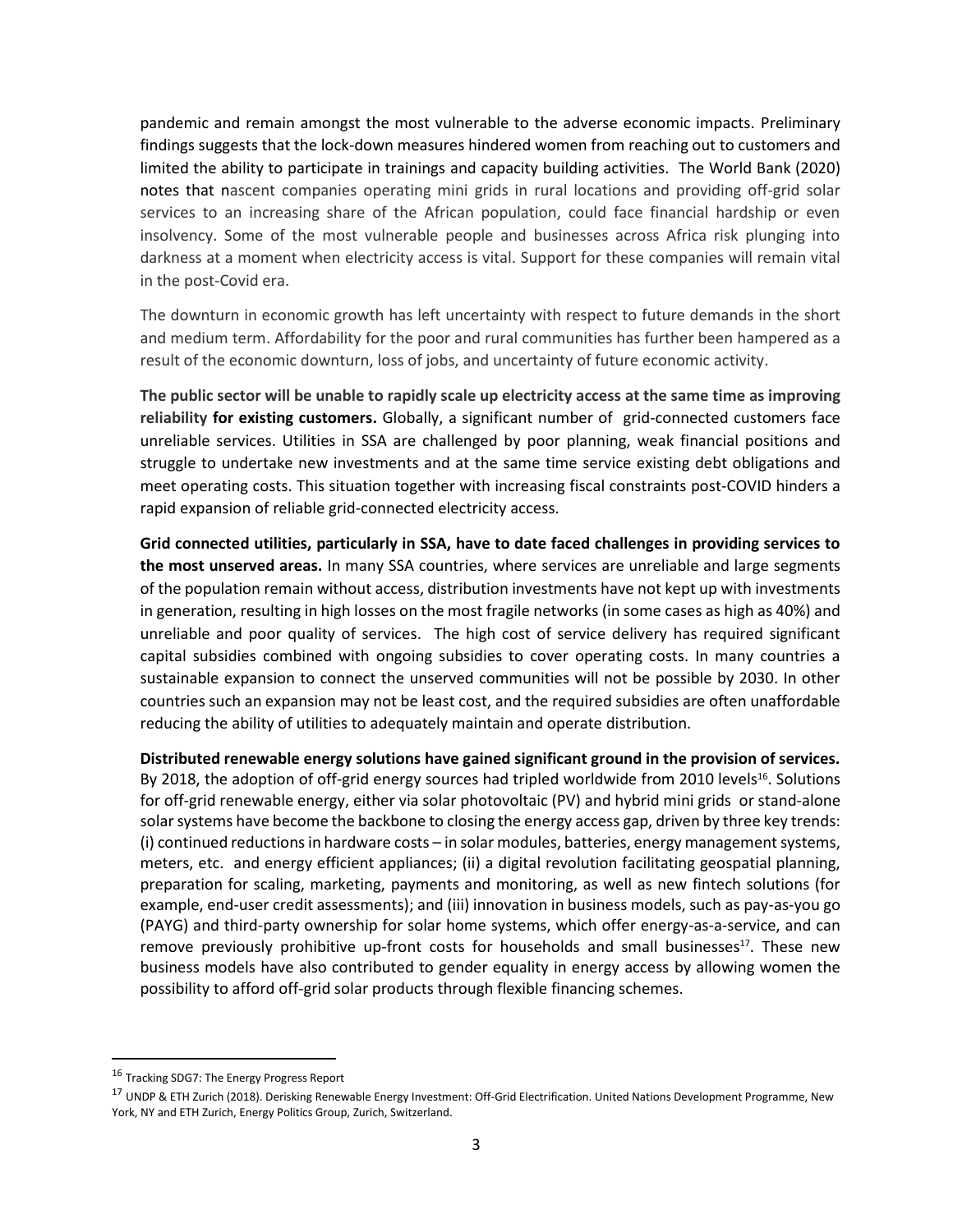**Reduced costs of energy efficient appliances is one of the key factors that has enabled increased access to off-grid solutions such as solar home systems.** Sales of off-grid appliances have grown 50- 80% annually and solar home systems kits now often include off-grid appliances<sup>18</sup>. The benefits of energy efficient appliances – considerations of minimum energy efficiency standards for the end use products of the off-grid, mini grid, and expanded grid access solutions could have a major impact in electricity access, both for household end use and productive uses. Cooling appliances such as fans and small energy efficient air conditioners are particularly important for these expanded access solutions. Cooling end-use solutions should be prioritized – not only to ensure liveable indoor temperature in the climates without sufficient energy access, but also for productive uses (eg: refrigeration, transporting perishable goods to markets, storing medicine) and healthcare, including cold chain for COVID-19 vaccines.

**Solar hybrid mini grids are currently the most viable and reliable solution for off-grid areas with sufficient population and load density, with a potential to provide access to electricity for an**  additional half a billion people by 2030<sup>19</sup>; while for areas with small and dispersed communities stand alone solar systems can provide cost effective solutions.

Governments can support the mini grid industry, with assistance from development partners, toward achieving clear and measurable targets for each of the five market drivers that will enable it to connect 490 million people by 2030:

- (i) reducing the levelized cost of electricity (LCOE) of mini grid electricity to \$0.20/kWh;
- (ii) building around 1,500 projects per key access-deficit country per year by 2030 and reducing the time it takes to build a mini grid to five weeks;
- (iii) providing superior-quality service of more than 97% uptime by 2030 and increasing the industrywide average load factor to 45%;
- (iv) attracting nearly \$220 billion of investment from development partners, governments, and the private sector;
- (v) raising the average Regulatory Indicators for Sustainable Energy (RISE)<sup>20</sup> score in the top-20 electricity access-deficit countries to 80 out of 100.

**Experience to date has shown that accelerating deployment of mini grids at scale will require country-specific focus on 10 building blocks that need to be in place to support these five key market drivers**. These include: (i) introduction of the latest advances in solar-hybrid technology and optimization of component costing, (ii) incorporation of geospatial portfolio planning, (iii) promotion of income-generating and productive uses of electricity, (iv) emphasis on early and continued community engagement, (v) presence of local and international industry, (vi) access to finance, (vii) comprehensive support to training and skills building across the supply and demand sides, (viii) setup of an appropriate institutional framework, (ix) presence of workable regulations, and (x) setup of an enabling business environment.

<sup>18</sup> Energy for Access Coalition (2019). Op. Cit.

<sup>19</sup> ESMAP. 2019. Mini Grids for Half a Billion People: Market Outlook and Handbook for Decision Makers.

Executive Summary. Energy Sector Management Assistance Program (ESMAP) Technical Report 014/19. Washington, DC: World Bank.

<sup>&</sup>lt;sup>20</sup> ESMAP. 2020. Regulatory Indicators for Sustainable Energy (RISE) Sustaining the Momentum. Washington, DC: World Bank.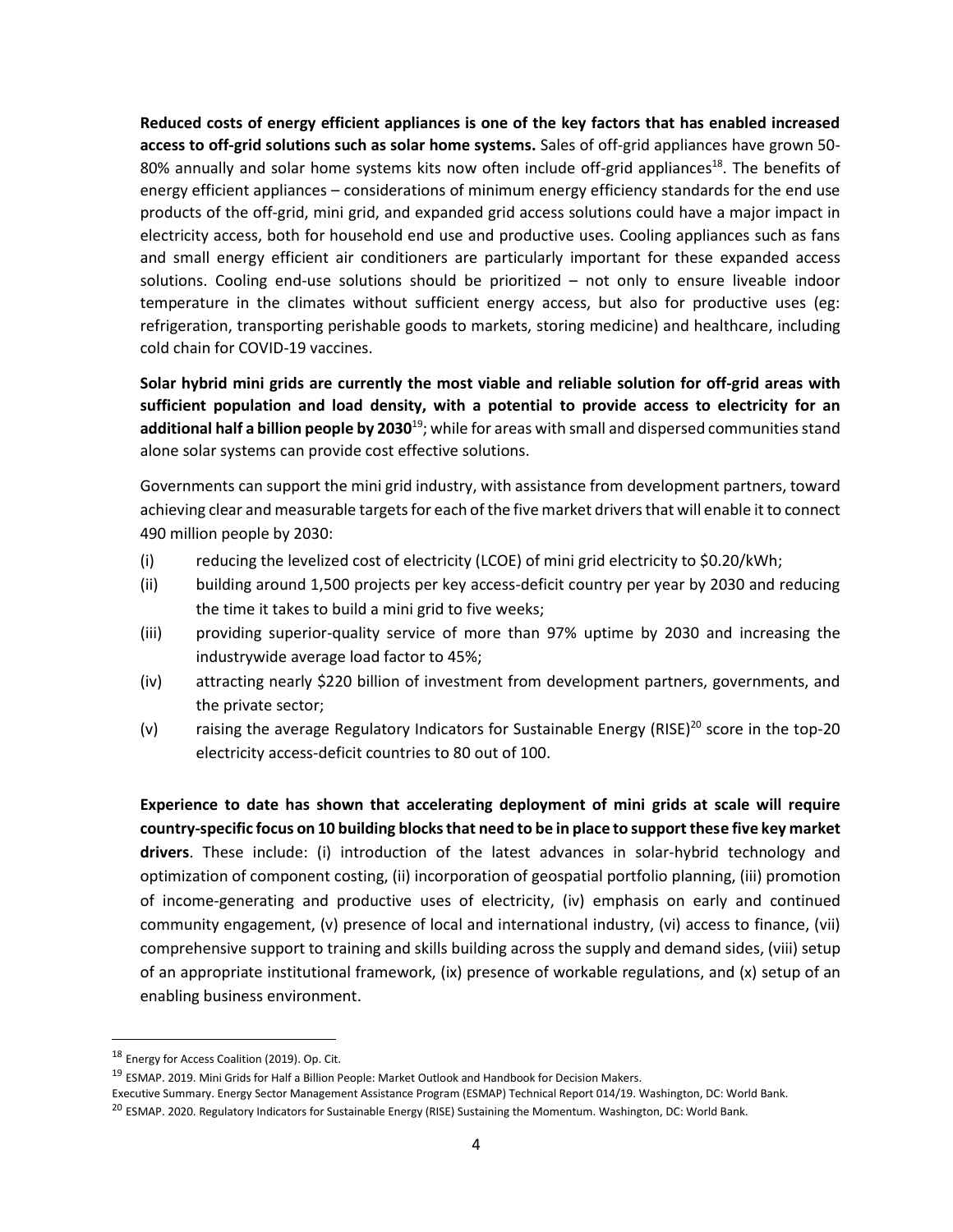A number of persisting risks which results in underlying barriers for the market will need to be addressed $^{21}$ :

- **Energy Market Risk**: limitations and uncertainty in the energy market (off- and on-grid) regarding market outlook, access, price and competition;
- **Social Acceptance Risk**: lack of awareness and resistance to renewable energy and mini grids in communities;
- **Hardware Risk**: limitations in the quality and availability of mini grid hardware, as well as the customs treatment of hardware;
- **Labour Risk**: lack of skilled and qualified potential employees;
- **Developer Risk**: limitations in mini grids operator's management capability, and its creditworthiness and cash flow;
- **End-user Credit Risk**: customers' willingness, ability, and methods of payment for electricity;
- **Financing Risk**: scarcity of domestic investor capital (debt and equity) for mini grids, and domestic investors' lack of familiarity with mini grids and appropriate financing structures;
- **Currency Risk**: currency mismatch between domestic currency revenues and foreign currency financing;
- **Sovereign Risk**: mix of cross-cutting political, economic, institutional and social characteristics in the particular country which are not specific to mini grids.

**A combination of policy and financial de-risking instruments with direct financial incentives can contribute to addressing these barriers and reducing the cost of mini grids.** Frameworks for minigrids and stand-alone systems have enjoyed fast-increasing policy support across countries, attesting to the growing understanding of their potential to accelerate electricity access<sup>22</sup>. Yet, significant political and public and private financial commitments are still necessary to deploy them at scale.

**Electricity access can significantly help improve gender outcomes**, by tackling the following gender inequality gaps: (i) drudgery and time saving for female-dominated labour intensive activities; (ii) employment for women who are more likely to gain employment outside the home following electrification; (iii) health and well-being especially when electrifying health clinics with positive impacts on maternal health, (iv) gender norms and community decision making around the mini grid system, (v) education and longer hours of study among children.

#### **Clean cooking**

**In 2018, the global population without access to clean cooking fuels and technologies was 2.8 billion people, representing a rate of access of only 63%.** Related household air pollution disproportionately affects the most vulnerable including women and children, and is a cause of at least 4 million deaths from noncommunicable diseases (including heart disease, stroke and cancer) per year, as well as childhood pneumonia. The use of traditional biomass for cooking also contributes to ecosystems

<sup>21</sup> UNDP & ETH Zurich (2018). Op cit.

<sup>&</sup>lt;sup>22</sup> ESMAP. 2020. Regulatory Indicators for Sustainable Energy (RISE) Sustaining the Momentum. Washington, DC: World Bank.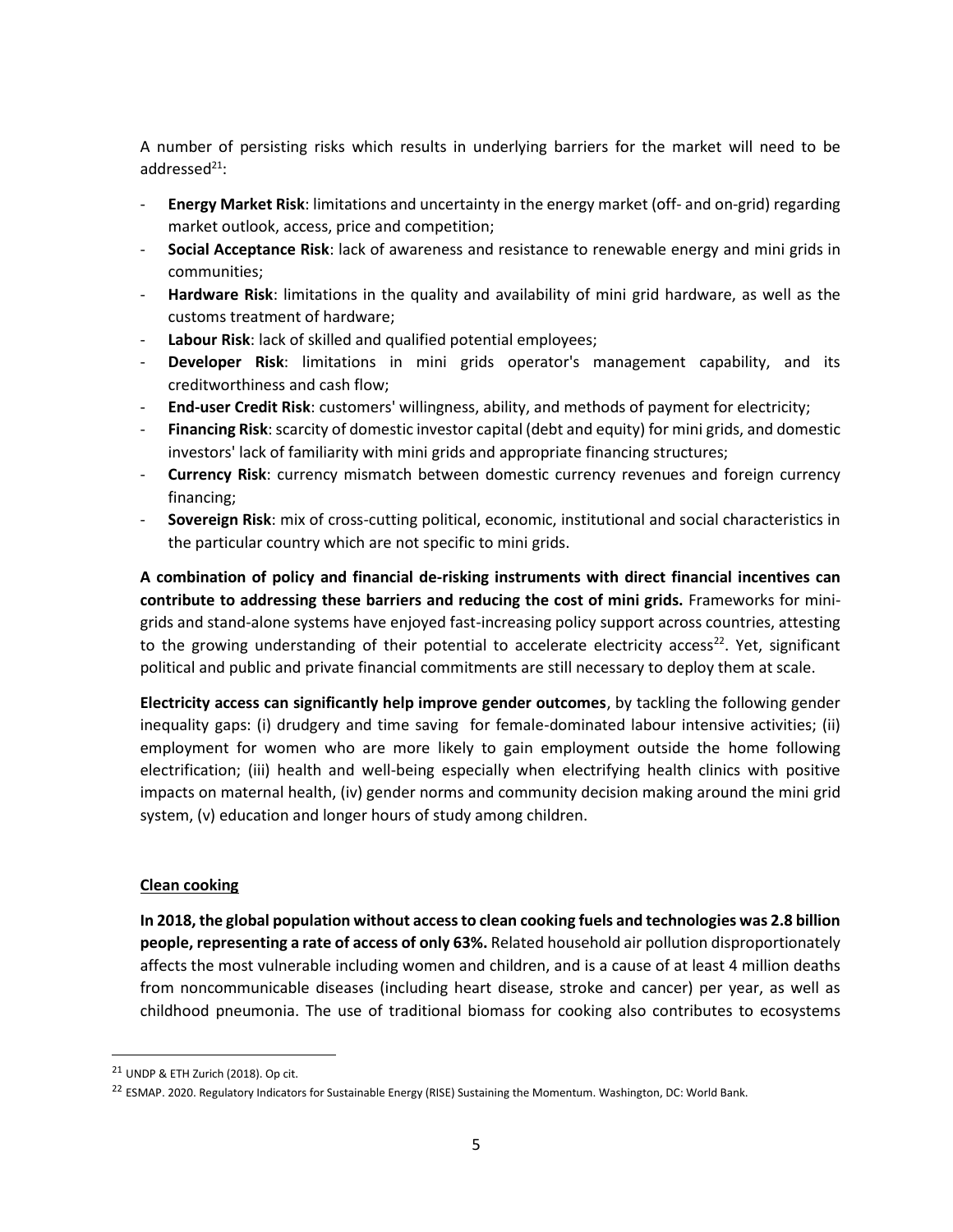degradation and to the emission of approximately 1 gigaton of  $CO2/year^{23}$  (2 % of global emissions). Not progressing beyond the status quo is costing the world more than US\$2 trillion each year from the negative impacts on health (US\$ 1.4 trillion per year), climate, environment (US\$ 0.2 trillion per year) and loss in productivity for women (US\$ 0.8 trillion per year)<sup>24</sup>. Women's aggregate time loss from fuelwood collection and cooking averages about 5 hours per day.

**The annual rate of access to clean cooking fuels and technologies from 2010 to 2018 increased by less than one percentage point** as population growth outpaced the number of those with access. While Asia made notable progress, SSA remained at a standstill. Only 16% of the people in LDCs had access to clean fuels and technologies for cooking. In 22 LDCs, mostly in Africa, it was less than 5% for the same period. An assessment of recent trends and policies indicates that without additional efforts, 2.3 billion people will still be without clean cooking access in 2030.

**There are urban-rural discrepancies worldwide in access to clean cooking fuels and technologies**: 83% of urban dwellers have access to clean fuels and technologies, compared with 37% of those living in the rural areas. These discrepancies have been shrinking since 2010 owing, first, to increased access in rural areas, and, second, to population growth in the cities that is beginning to outpace access.

**Clean cooking continues to attract less attention and lower prioritization by development partners**, owing to the fragmented and difficult nature of the sector, and the complexity of achieving interventions at scale. The total amount of finance for residential clean cooking dropped to US\$ 32 million in 2017. The 2015-2016 estimated annual average was US\$ 117 million, compared to the US\$ 4.4 billion annual investment estimated to be needed to achieve universal access to clean cooking by 2030 (SEforAll, 2019). Key barriers that explain this persistent lack of progress include:

- **1. A lack of awareness at all levels and adequate enabling environment**, from a limited political will demonstrated by many governments, to limited knowledge on the negative impacts of traditional cooking methods by the users, and resistance to change linked to various factors including risks of gender-based violence in certain contexts.
- **2. Technology-related challenges**, which include the limited availability of alternative fuels and cookstoves in a given context, and the difficulty to sustainably deploy alternative clean cooking solutions that can match both the available resources and the local cooking habits to facilitate adoption.
- 3. **The cooking ecosystem for supply and demand generation is complex and fragmented.** There is a lack of interventions and solutions that respond to the needs of low-income and rural households, contextualized to local cooking practices and cultures.
- **4. Economic factors**, linked to the households' limited ability and willingness to pay for clean(er) cooking solutions. This particularly applies in rural areas where firewood usually does not have a direct financial cost for households, as opposed to charcoal in urban areas. The customers' affordability barrier translates to the difficulty for the private sector to develop viable and sustainable business models for the provision of clean cooking services.

<sup>&</sup>lt;sup>23</sup> Stockholm Energy Institute (SEI) (2013). Assessing the Climate Impacts of Cookstove Projects: Issues in Emissions Accounting, Policy Brief; SEI: Stockholm, Sweden.

<sup>&</sup>lt;sup>24</sup> ESMAP. 2020. The State of Access to Modern Energy Cooking Services. Washington, DC: World Bank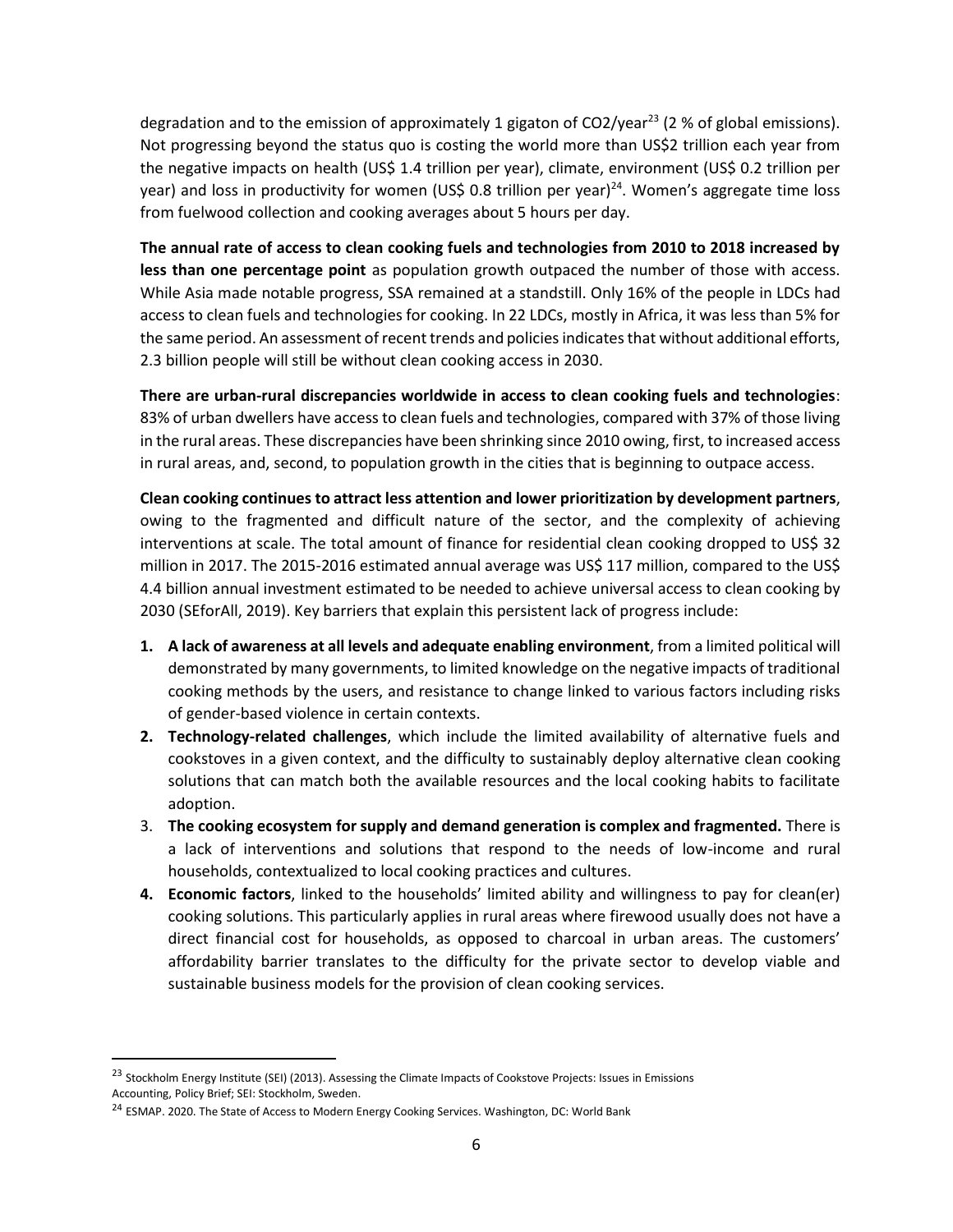# **B. How to achieve the scale needed to accelerate progress towards 2030 targets?**

#### *Electricity Access*

**The post-Covid era will require continued focus on all three markets segments(grid extension, mini grids, and off-grid technologies) in parallel and should ideally be reflected in integrated energy plans, policy and regulatory frameworks.** Network upgrades to improve reliability and quality of supply, intensification (increasing access where the network already exists) and expansion where the grid is deemed least cost (expansion to peri-urban areas mostly) and feasible to deliver reliable services. For rural areas and some peri-urban areas where network expansion is constrained or not the least cost option, mini grids can be regarded as the best option. For last mile customers in very small and dispersed communities off-grid solutions are likely the best option until they reach sufficient levels of electricity demand to justify the cost of deploying a mini grid. Energy sector planning needs to include expansion plans of all three market segments, including grid expansion, and deployment and business models for mini grids and off-grid solutions. Governments need to lead the way for electrification irrespective of whether it is through state-owned utilities or private sector participation. Such planning creates more certainty, which is critical for attracting private sector investments.

*What is the role of dynamic Integrated Energy Planning tools to guide a least cost and rapid electrification process at the national and sub-national level? Can such a tool be developed and deployed rapidly at low cost and solve the existing data gaps? How can we ensure the availability and reliability of data to monitor energy access including tracking the reliability and affordability dimensions of access and gender considerations?*

**Mini grids and off-grid technologies are still fragmented segments***,* with mini grid projects in the past largely developed on an ad hoc and individual basis. However, the past few years have seen a rise in the rollout of comprehensive, large-scale national programs for electrifying rural populations, seeking to incorporate mini grids and off-grid technologies as complementary solution to grid extensions, guided by integrated energy plans. Governments have an important role to play in reducing policy and market barriers and promoting national approaches that ensure deployment at scale in combination with a competitive framework to further bring down costs.

*How can we trigger a high-level commitment from governments to adopt long term dynamic integrated plans for energy access, with the enabling regulatory and policy framework which would allow the market to reach scale?*

**Electrification programs should be accompanied by support for productive use and business development, particularly focusing on women entrepreneurship and access to finance to help reduce gender inequalities**. Such support would also help to improve financial sustainbility of electrification programs, reduce the need for subsidies, and help attract private sector investments.

*What interventions are required to stimulate demand and create opportunities for productive use of electricity, including cooling/heating solutions and the electrification of health and education facilties?*

**Finance for energy access has not yet reached the level required to close the energy access gap by 2030,** which is estimated at USD41 billion of annual investment for universal residential electrification.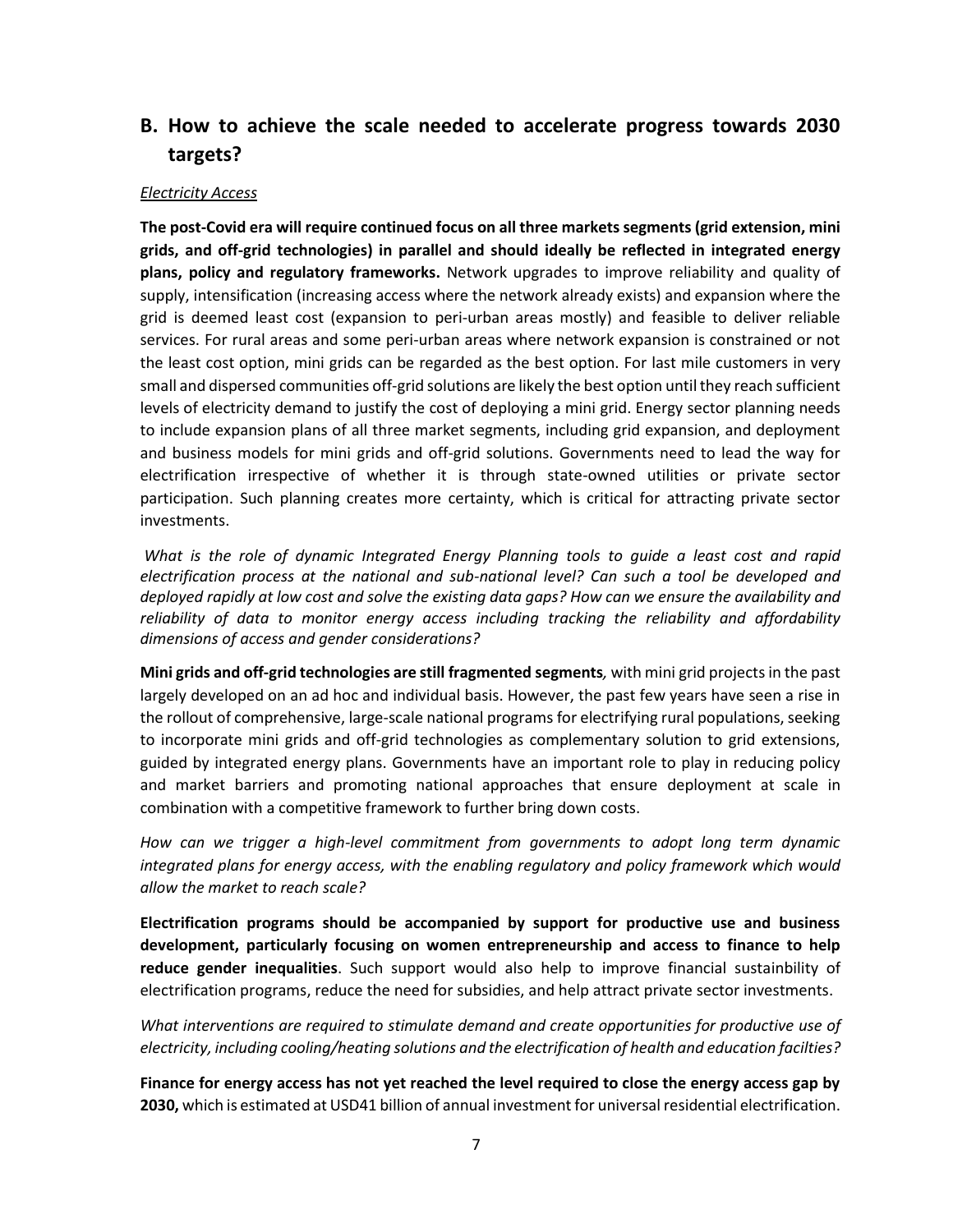Only USD16 billion was tracked in the High Impact Countries in 2018<sup>25</sup>. Furthermore, financing for SDG 7 remains uneven, requiring special attention to LDCs, LLDCs and SIDS to leave no one behind. International public financial flows to developing countries in support of clean and renewable energy reached \$21.4 billion in 2017, a two-fold increase from in 2010. Yet, only a small proportion reached the countries most in need, such as Least Developed Countries, Landlocked Developing Countries and Small Island Developing States.

*How can we mobilize the level of public and private investment for energy access?* (Link with TWG 5: Finance and Investment).

**Even if the above approaches will be fully successful, there will be a sizable number of people that won't be reached. We need tailored solutions to ensure that truly no one will be left behind.** A significant number of people (estimates range in the order of 100 million households, which date from before COVID-19 and this number may have gone up now) are simply too poor to even afford a tier 1 solution. In addition, the number of refugees and other displaced populations continues to grow, and the stress this places on host communities. There is an urgent need to find solutions to provide energy services in those contexts.

*How can we ensure the inclusion of poor and vulnerable people allowing them to access energy services? What is the best approach to providing sustainable energy services in fragile settings?*

**The ability to pay for energy services and end-user credit risk remain an important limiting factor for the private sector to scale up investment for energy access.**

*What solutions can be deployed to reduce these risks and increase predictability for both households and productive use?* 

**COVID-19 has put additional pressure on the global economy.** As countries are developing and implementing their recovery strategies, *can energy access investment play a central role?*

#### *Clean cooking*

**The political attention around access to clean cooking is still far from matching up the scale and intensity of the problem.** If progress is to be achieved at scale, strategic leadership and awareness raising will need to take a whole new dimension and involve governments along with the full range of their development partners including the private sector. The creation of a High-Level Coalition on Health and Energy in the scope of the Health and Energy Platform for Action (HEPA) constitutes a positive first step to leverage political support but needs to get further traction.

*How to increase political will and ensure clean cooking is not overlooked by policy makers?*

**As of 2020, less than a quarter of the access-deficit countries, but half of the population without access to clean cooking have advanced policy frameworks for clean cooking.** While a correlation can be observed in most countries between the level of income and the maturity of the clean cooking policy framework, exceptions show that prioritizing the policy agenda is not enough. Policy derisking instruments to sustainably reduce existing barriers, associated with financial derisking instruments to

<sup>&</sup>lt;sup>25</sup> SEforALL, CPI, (2020). Energizing Finance: Understanding the Landscape 2020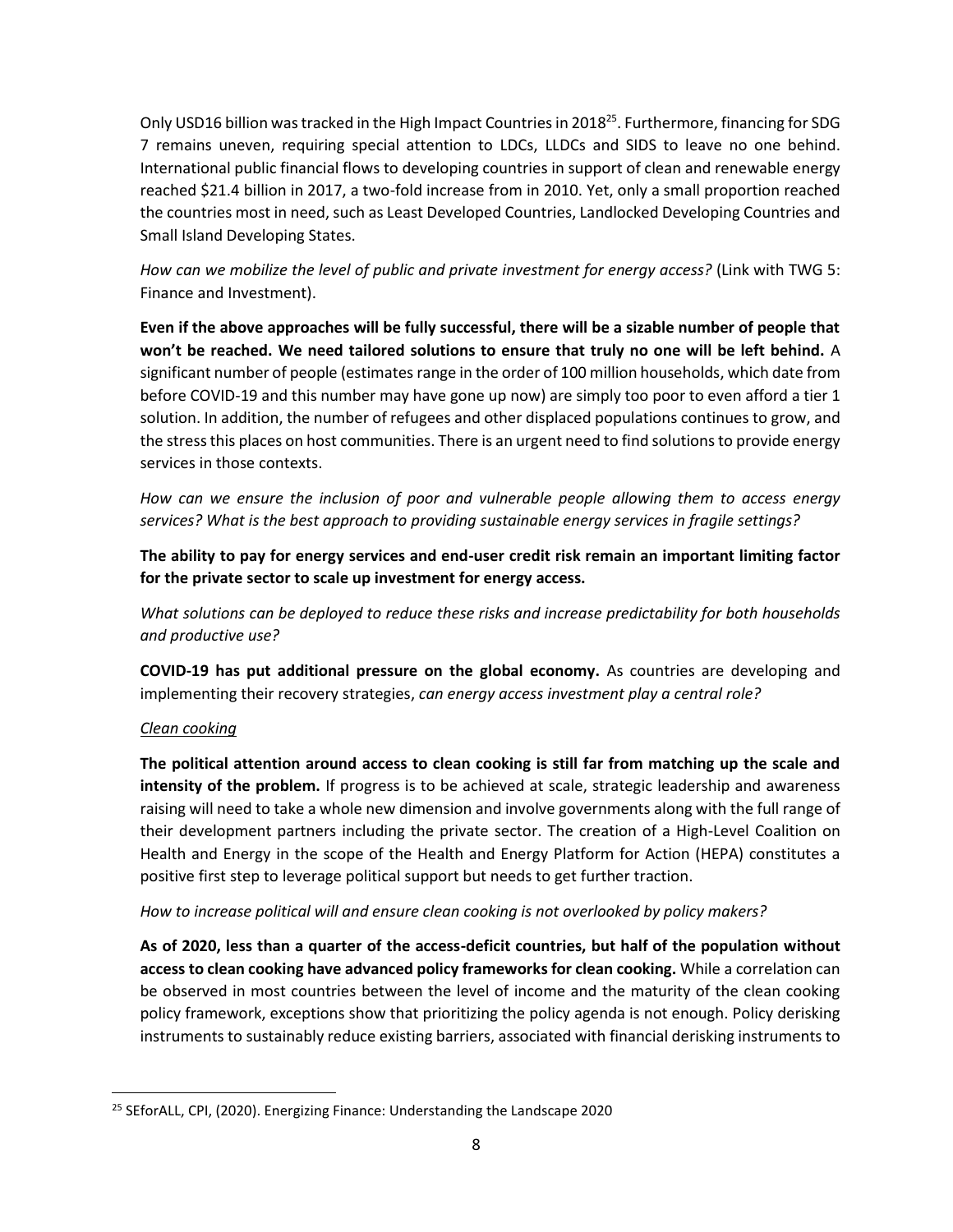transfer remaining risks show potential to holistically address the main barriers currently limiting investments in the clean cooking space.

*How to increase the adoption, effectiveness and robustness of policy frameworks on clean cooking and what is required to complement them to achieve downstream impacts?* 

**Tangible financial instruments developed to date include the US\$ 500 million Clean Cooking Fund from the World Bank**, which aims at incentivizing the private sector to deliver modern cooking services primarily through results-based funding grants and is expected to leverage at least US\$ 2 billion in investments over the next five years. Innovative companies leveraging on the growing penetration of mobile networks and digitalization have also started providing energy services on a pay-as-you-go (PAYG) basis, thus widely overcoming the affordability barrier. Moving forward, incentive schemes and innovative business models will need to be further developed, adapted to local conditions (noting in particular the strong disparity between urban and rural contexts) and applied to a wider range of fuels and technologies.

*What can be done to further promote innovative business models and facilitate the scale-up of more successful ones?* 

**Scaling up access to clean cooking means moving away from traditional biomass-based fuels and cookstoves to adopt cleaner solutions** (biogas, LPG and electricity) and more efficient cookstoves. This transition will require time and may be facilitated by a phased approach, whereby interim solutions (such as quality-assured biomass stoves) will allow to mitigate in the short term the worst adverse impacts of traditional biomass-based cooking methods. There is also a need to transition from the binary approach of measuring clean cooking access to a multi-dimensional one using for instance the Multi-Tier Framework developed by the World Bank to consider aspects such as user behavior, cooking conditions, the use of multiple cooking solutions, etc. This will allow to get a better sense of the baseline and design better-informed interventions.

#### *How could this phased approach be concretely delivered to achieve universal access by 2030?*

**Access to clean cooking and electricity has in general been treated separately**, through different project interventions, workstreams, technology solutions, business models etc. National energy planning and strategy development need to include and formalize cooking energy demand as a core component along with electrification planning.

*How could an integrated household level energy approach including both clean cooking and electricity solution, accelerate the adoption of clean technologies?*

**Ultimately, there may be a need to realize that the access challenge goes far beyond technology and finance – often the main areas of focus – and results for a large part from the "human factor"**, i.e., considerations around economic models, politics, traditions, education and the overall culture of energy. Solutions must be user-centered and prioritize user preferences, gender and local cooking contexts to address longstanding barriers to the adoption of modern cooking solutions. The lack of access is defined by an absence of fully appreciating the everyday implications for the people without clean cooking solutions.

*How could the discussion be reoriented to better consider the urgent needs of vulnerable people and lost opportunities for societal and ecosystem welfare?*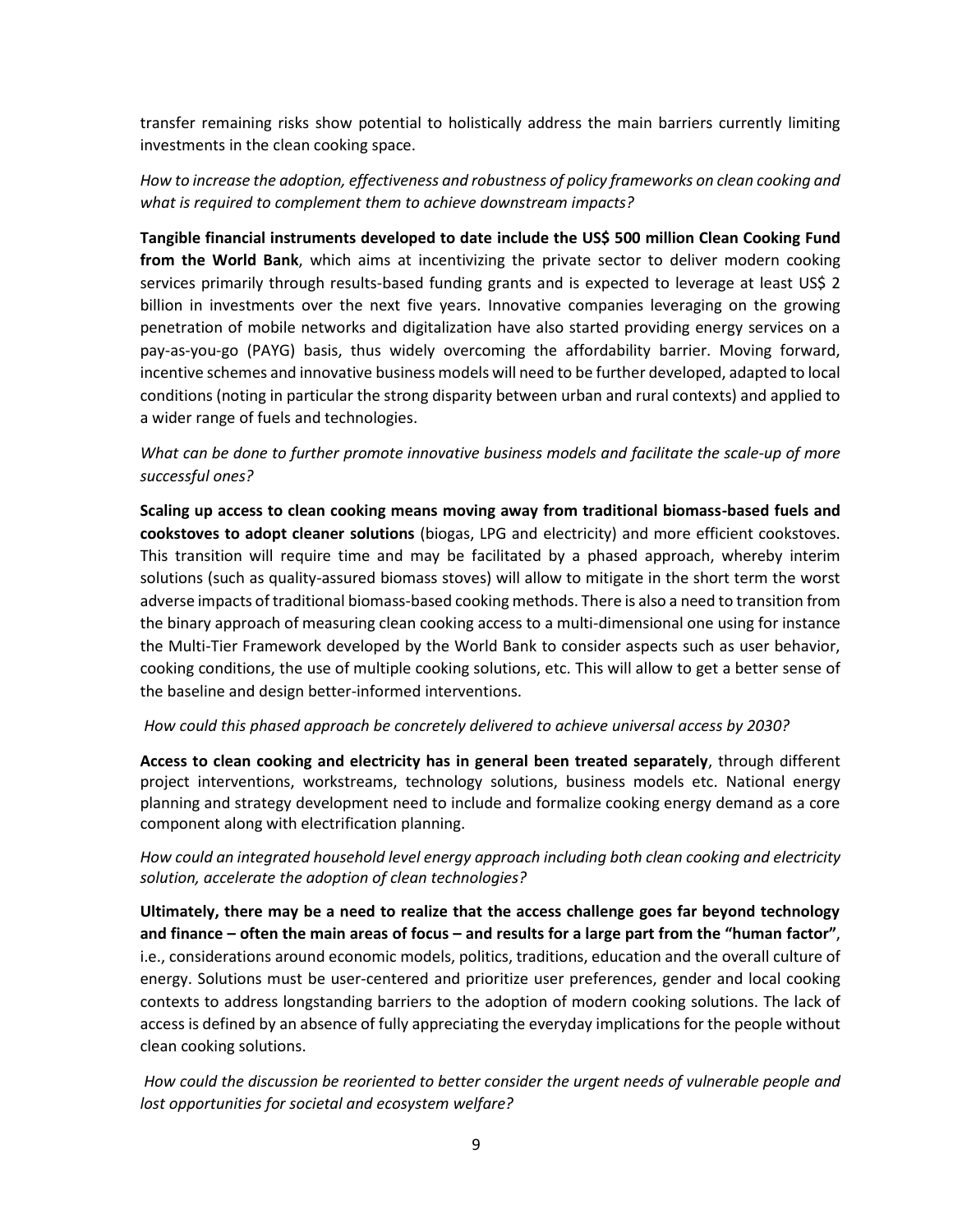# **C. Structured discussion guidelines**

The generic guidelines for the discussion are in the annex. Energy access specific guidelines are the following:

This group will address the need and means for accelerated actions towards universal access to electricity and clean cooking, as well as heating/ cooling and other energy services.

This group will start from the position of seeing the challenges of energy access not only as issues of finance or technology, but as issues of addressing the urgent needs of vulnerable people and lost opportunities for societal and ecosystem welfare, and an understanding of the interdependencies within and beyond established boundaries.

The problems of energy access, electricity and clean cooking, are not with the amount of energy, not with the availability of technology, not just with the data, not with the need for innovation and not only to do with the access to finance and investment.

Energy access problems are within the business models, within the economic models, within the politics, within the history, within the education, and, ultimately, within the culture of energy. The problems all stem from an absence of fully appreciating the everyday implications for people who must go without electricity. The lack of access is rooted in relational contexts between and within countries that are defined by an absence of enough care for others.

#### *Group priorities*

- 1. Shift to a perception of interdependency and solidarity for a new energy access contract for all of humanity (working closely with TWG2 and TWG3)
- 2. Prioritise actions beyond established boundaries, specifically beyond your own boundaries to where the need is greatest (working closely with TWG4 and TWG5)
	- a. Focus on places with highest percentage of population without access
		- i. Burkina Faso, Burundi, Central African Republic, Chad, Democratic Republic of Congo, Guinea, Guinea-Bissau, Liberia, Madagascar, Mali, Mozambique, Myanmar, Niger, Rwanda, Sierra Leone, South Sudan, Uganda
	- b. Focus on places with the highest absolute number without access
		- i. Angola, Bangladesh, Burkina Faso, China, Democratic Republic of Congo, Ethiopia, India, Kenya, Malawi, Myanmar, Mozambique, Niger, Nigeria, Sudan, Tanzania, Uganda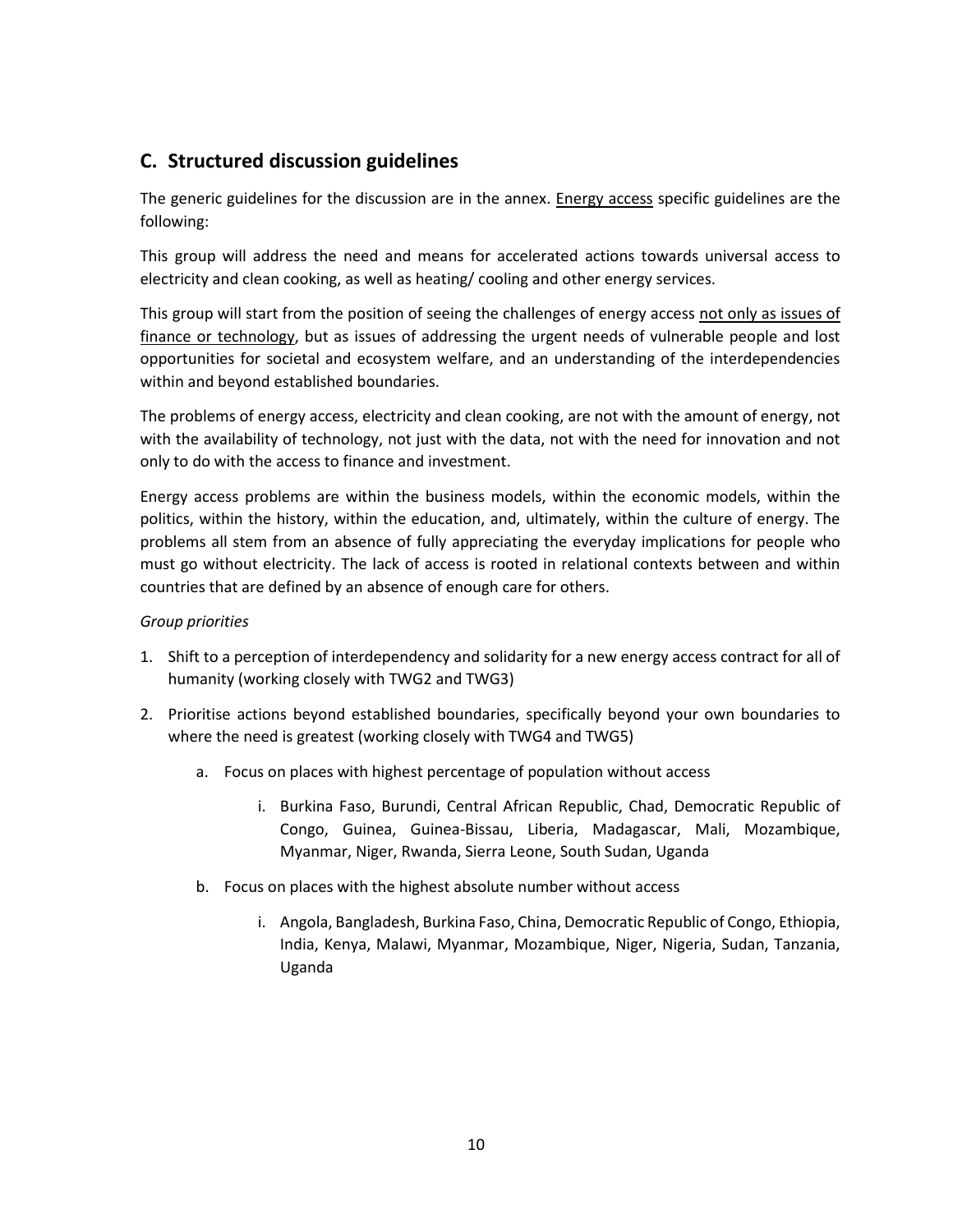#### **Annex - High Level Dialogue on Energy 2021**

#### **Concept Note Formats and Guidelines for the Operationalisation of all Technical Working Groups**

#### *Goal of Technical Working Groups*

To produce action-oriented, operational-focused Thematic Reports with targeted recommendations for the 2025 interim milestones, the 2030 SDG7 targets and net-zero emissions by 2050.

#### *Overall Objective of Technical Working Groups*

To create the conditions in the wider systems of energy for mutual learning to challenge habits and enable profound shifts in mindsets and attitudes for the possibilities of new patterns of behaviours and relationships, and actions and investments, to accelerate progress towards the 2025 interim milestones, achieving SDG7 by 2030 and net-zero by 2050 for everyone, everywhere.

#### *Guiding Conditions for Technical Working Groups*

- 1. Human-centric development mindset, with the spirit of solidarity for all people
- 2. Shifting perceptions and attitudes from competition to collective action, including within the Technical Working Groups and the Global Theme Champions
- 3. Working towards multiple solutions within and across Themes, not seeking to solve one Themespecific problem at a time
- 4. Enabling the conditions for systemic change rather than incremental change, and working to end systemic energy injustice in all its forms
- 5. Rather than getting stuck in old patterns and old thinking, instead adding new contexts to go beyond entrenched zero-sum positions

#### *Overall Questions for Technical Working Groups*

Is there an unconditional commitment by the Co-Leads, Global Thematic Champions and Members to…

- build authentic relationships to address the deep challenges that are rooted in the relational contexts between nations?
- open a window of flexibility in which people can experiment with even the most unlikely of possibilities to solve multiple energy challenges simultaneously whilst enabling the achievement of the SDGs?
- be able to perceive new patterns of meaning and action with less fear and with wider circles of compassion and urgency for action for those most in need?
- be asking "what's in it for us, all of us?", rather than "what's in it for me?"

**We must find ways to, work across the Technical Working Groups, to learn quickly, by challenging deeply embedded habits on energy so that fresh ideas and outcomes are possible.**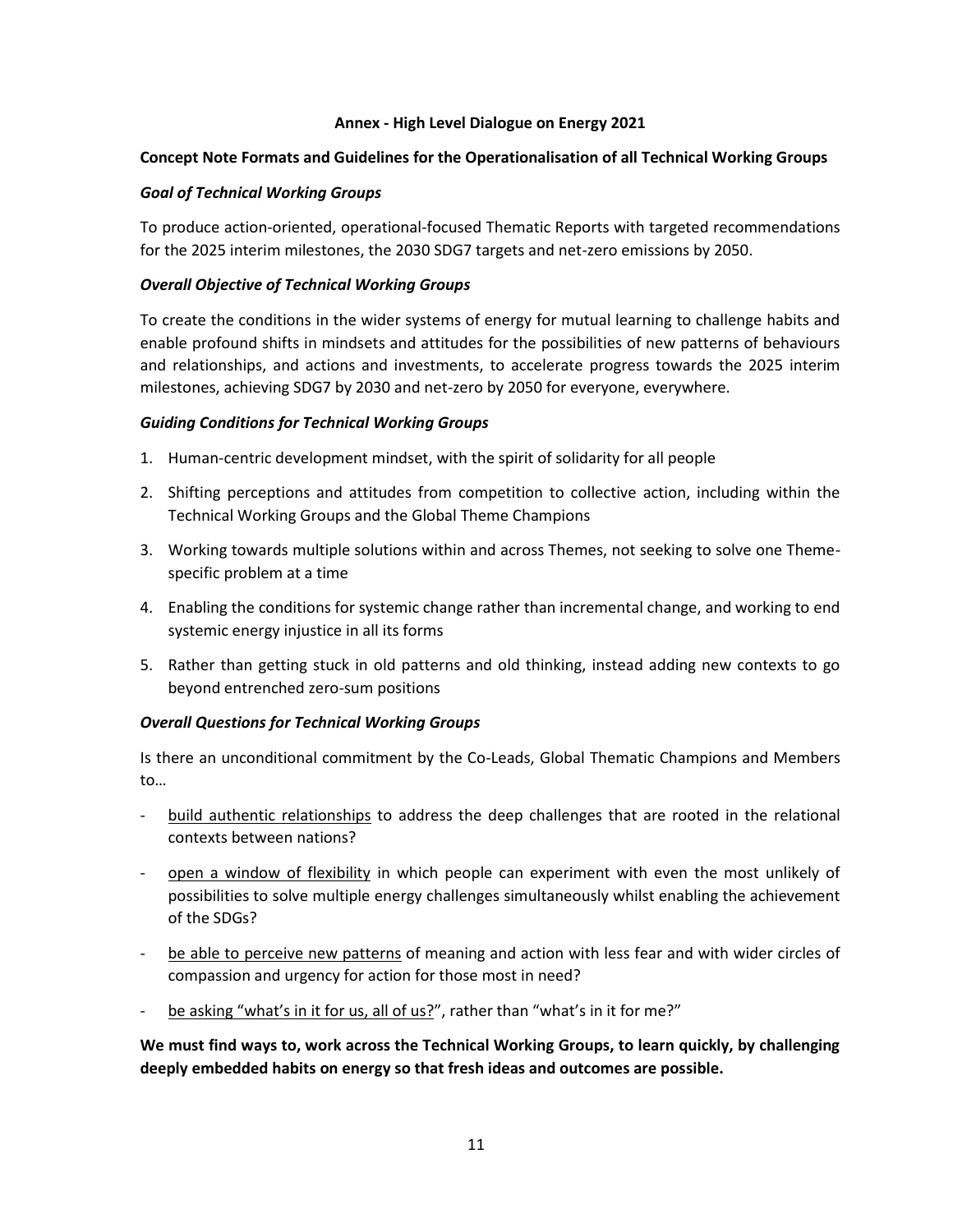The spirit of the Technical Working Groups needs to be to work together to embed the cross-cutting challenges (Enabling the SDGs; Innovation, Technology and Data; and Finance and Investment) into the Energy Access and Energy Transitions discussions and work effort throughout the entire Dialogue process by mixing expertise, participants bringing all of their complexity and experience,), to allow for a shift in emphasis of the recommended actions from direct (first-order) solutions and fixes, to indirect (higher-order) systems-level approaches to create at scale, sustained change across all energy challenges well beyond the end of the Dialogue process in communities across the world.

The outputs of the Technical Working Groups are to be guided by the following Principles:

**Ambitious** – recommendations must contribute towards realising the theme-related 2025 milestones, SDG7 targets for 2030, and onwards to net-zero by 2050.

**Innovative** – recommendations should consider resolving identified barriers in novel and fit-forpurpose ways.

**Catalytic/ high impact** – recommendations should optimize for impact either in the form of induced and co-benefits, or through a significant contribution to overcoming the barriers identified.

**Collaborative** – solutions that allow multiple market stakeholders to work together and create value for all partners including local communities should be prioritized.

**Outcome focused** – interventions should take a targeted approach to responding to the barriers identified and advancing progress on the Theme.

**Replicable at scale** – recommendations that can be replicated across geographies at scale, and possible across Themes should be prioritized.